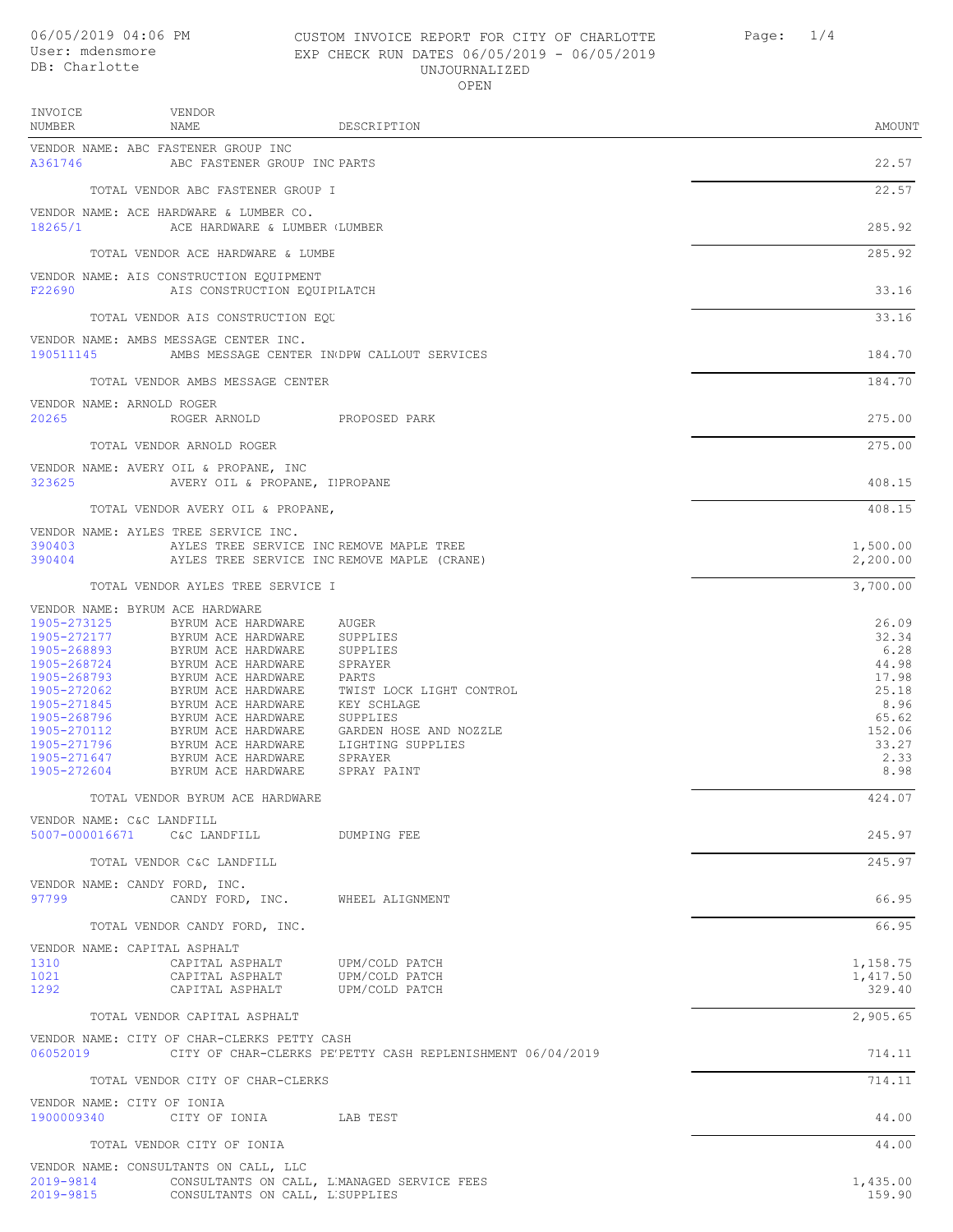## 06/05/2019 04:06 PM CUSTOM INVOICE REPORT FOR CITY OF CHARLOTTE Page: 2/4 EXP CHECK RUN DATES 06/05/2019 - 06/05/2019 UNJOURNALIZED OPEN

| INVOICE<br>NUMBER                    | VENDOR<br>NAME                                                                   | DESCRIPTION                                                                                                                                                                                                              | AMOUNT                            |
|--------------------------------------|----------------------------------------------------------------------------------|--------------------------------------------------------------------------------------------------------------------------------------------------------------------------------------------------------------------------|-----------------------------------|
|                                      | VENDOR NAME: CONSULTANTS ON CALL, LLC                                            |                                                                                                                                                                                                                          |                                   |
|                                      | TOTAL VENDOR CONSULTANTS ON CALL,                                                |                                                                                                                                                                                                                          | 1,594.90                          |
|                                      | VENDOR NAME: CONSUMERS ENERGY<br>601011842638 CONSUMERS ENERGY CHRISTMAS LIGHTS  |                                                                                                                                                                                                                          | 90.30                             |
|                                      | TOTAL VENDOR CONSUMERS ENERGY                                                    |                                                                                                                                                                                                                          | 90.30                             |
| 203449<br>203639<br>203640<br>203878 | VENDOR NAME: COUNTY JOURNAL THE<br>THE COUNTY JOURNAL                            | THE COUNTY JOURNAL MAYOR & CITY COUNCIL SEATS OPEN<br>PUBLIC HEARING SITE PLAN REVIEW 520 LANS<br>THE COUNTY JOURNAL MOTICE OF SPECIAL ASSESSMENT HEARING<br>THE COUNTY JOURNAL MOTICE OF PUBLIC HEARING 2019-2020 FY BU | 111.88<br>93.40<br>93.40<br>49.40 |
|                                      | TOTAL VENDOR COUNTY JOURNAL THE                                                  |                                                                                                                                                                                                                          | 348.08                            |
| $19 - 013$                           | VENDOR NAME: CROSSWALK TEEN CENTER<br>CROSSWALK TEEN CENTER NEW LOGO KEY CHAIN   |                                                                                                                                                                                                                          | 50.00                             |
|                                      | TOTAL VENDOR CROSSWALK TEEN CENTE                                                |                                                                                                                                                                                                                          | 50.00                             |
|                                      | VENDOR NAME: D & G EQUIPMENT<br>823206 D & G EQUIPMENT PARTS                     |                                                                                                                                                                                                                          | 28.25                             |
|                                      | TOTAL VENDOR D & G EQUIPMENT                                                     |                                                                                                                                                                                                                          | 28.25                             |
| INV44198<br>INV44111                 | VENDOR NAME: DORNBOS SIGN & SAFETY INC.<br>DORNBOS SIGN & SAFETY SIGN            | DORNBOS SIGN & SAFETY NO STOPPING STANDING PARKING                                                                                                                                                                       | 13.40<br>121.05                   |
|                                      | TOTAL VENDOR DORNBOS SIGN & SAFET                                                |                                                                                                                                                                                                                          | 134.45                            |
| 1132838                              | VENDOR NAME: DUBOIS COOPER ASSOCIATES INC<br>DUBOIS COOPER ASSOCIATIPUMP PARTS   |                                                                                                                                                                                                                          | 241.00                            |
|                                      | TOTAL VENDOR DUBOIS COOPER ASSOCI                                                |                                                                                                                                                                                                                          | 241.00                            |
| 053019                               | VENDOR NAME: EATON COUNTY-CLERK<br>EATON COUNTY-CLERK SOIL EROSION PERMIT        |                                                                                                                                                                                                                          | 100.00                            |
|                                      | TOTAL VENDOR EATON COUNTY-CLERK                                                  |                                                                                                                                                                                                                          | 100.00                            |
|                                      | VENDOR NAME: ETNA SUPPLY<br>S103086177.001 ETNA SUPPLY COPPERHORN                |                                                                                                                                                                                                                          | 860.00                            |
|                                      | TOTAL VENDOR ETNA SUPPLY                                                         |                                                                                                                                                                                                                          | 860.00                            |
| 466704                               | VENDOR NAME: FLUID CONNECTION INC<br>FLUID CONNECTION INC TUBING                 |                                                                                                                                                                                                                          | 0.70                              |
|                                      | TOTAL VENDOR FLUID CONNECTION INC                                                |                                                                                                                                                                                                                          | 0.70                              |
| VENDOR NAME: GALLOUP                 | S1080007054.001 GALLOUP                                                          | PARTS                                                                                                                                                                                                                    | 174.35                            |
|                                      | TOTAL VENDOR GALLOUP                                                             |                                                                                                                                                                                                                          | 174.35                            |
| 15690                                | VENDOR NAME: GUNTHORPE MECHANICAL                                                | GUNTHORPE MECHANICAL REMOVE/REPLACE LARGE AHU MOTOR                                                                                                                                                                      | 741.60                            |
|                                      | TOTAL VENDOR GUNTHORPE MECHANICAL                                                |                                                                                                                                                                                                                          | 741.60                            |
| 00006603<br>6682                     | VENDOR NAME: H20 COMPLIANCE SERVICES INC                                         | H2O COMPLIANCE SERVICE.CROSS CONNECTION CONTROL PROGRAM APRIL 2<br>H2O COMPLIANCE SERVICE CROSS CONNECTION CONTROL MAY 2019                                                                                              | 1,217.70<br>1,217.70              |
|                                      | TOTAL VENDOR H20 COMPLIANCE SERVI                                                |                                                                                                                                                                                                                          | 2,435.40                          |
|                                      | VENDOR NAME: HACH COMPANY                                                        |                                                                                                                                                                                                                          |                                   |
| 11479140                             | HACH COMPANY SUPPLIES                                                            |                                                                                                                                                                                                                          | 94.45                             |
|                                      | TOTAL VENDOR HACH COMPANY<br>VENDOR NAME: INDEPENDENT BANK                       |                                                                                                                                                                                                                          | 94.45                             |
| 2019 MAY                             | INDEPENDENT BANK CREDIT CARD MAY 2019                                            |                                                                                                                                                                                                                          | 4,975.83                          |
|                                      | TOTAL VENDOR INDEPENDENT BANK                                                    |                                                                                                                                                                                                                          | 4,975.83                          |
| A23353                               | VENDOR NAME: JACK DOHNEY COMPANIES, INC<br>JACK DOHNEY COMPANIES, CONTROL MODULE |                                                                                                                                                                                                                          | 456.95                            |

A23363 JACK DOHNEY COMPANIES, INC CONTROL MODULE 476.00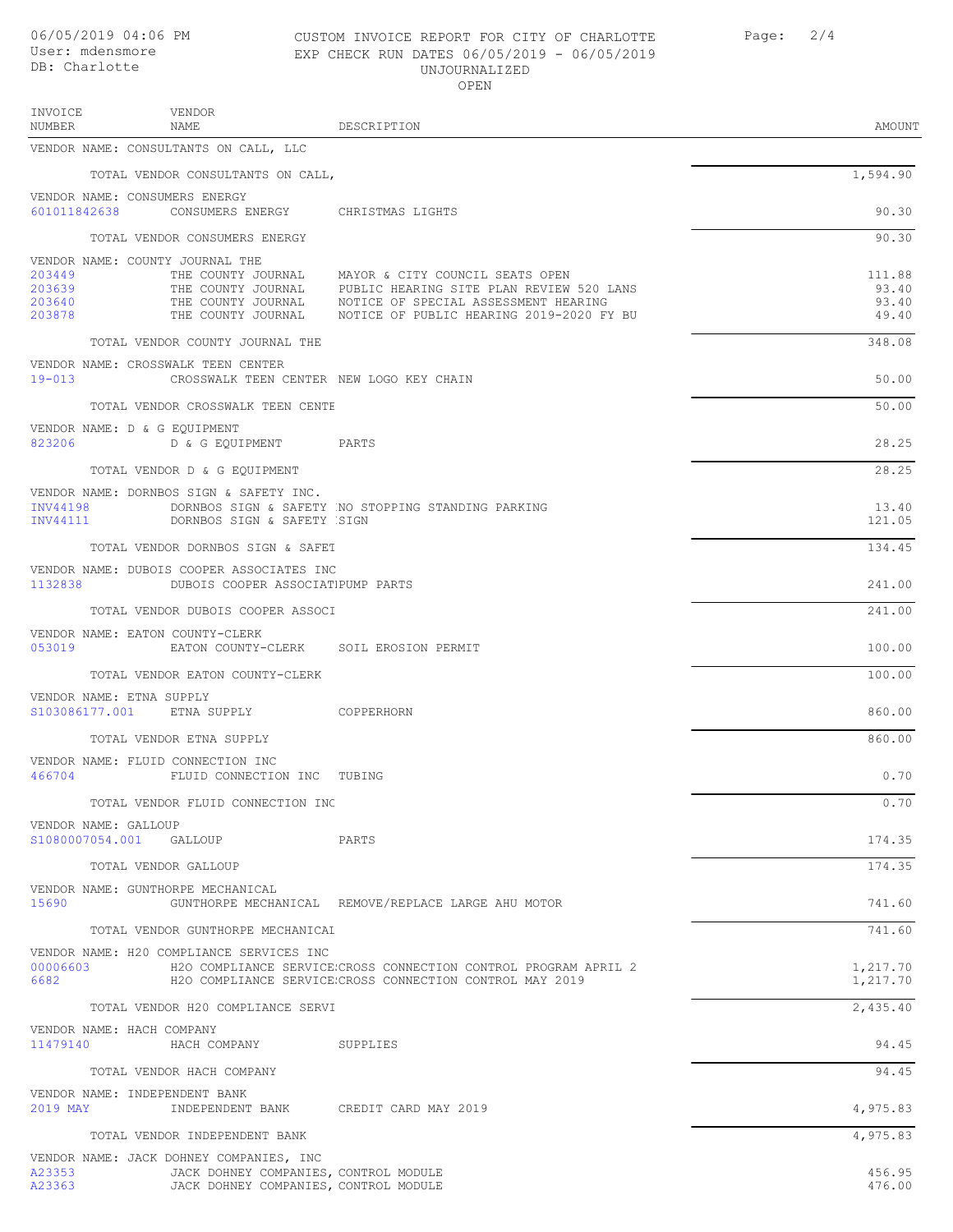INVOICE

VENDOR

## 06/05/2019 04:06 PM CUSTOM INVOICE REPORT FOR CITY OF CHARLOTTE Page: 3/4 User: mdensmore EXP CHECK RUN DATES 06/05/2019 - 06/05/2019 UNJOURNALIZED OPEN

| NUMBER                                      | NAME                                                                                                  | DESCRIPTION                                                                  | AMOUNT           |
|---------------------------------------------|-------------------------------------------------------------------------------------------------------|------------------------------------------------------------------------------|------------------|
|                                             | VENDOR NAME: JACK DOHNEY COMPANIES, INC                                                               |                                                                              |                  |
|                                             | TOTAL VENDOR JACK DOHNEY COMPANIE                                                                     |                                                                              | 932.95           |
| VENDOR NAME: KEBS, INC.<br>65111            | KEBS, INC. TOPOGRAPHICAL                                                                              |                                                                              | 1,082.50         |
|                                             | TOTAL VENDOR KEBS, INC.                                                                               |                                                                              | 1,082.50         |
|                                             | VENDOR NAME: KENDALL ELECTRIC INC.<br>S107996272.001 KENDALL ELECTRIC INC. ELECTRICAL SUPPLIES        |                                                                              | 268.29           |
|                                             | TOTAL VENDOR KENDALL ELECTRIC INC                                                                     |                                                                              | 268.29           |
| VENDOR NAME: LEA'S AUTO BODY<br>1692        | LEA'S AUTO BODY DOOR LOCK ACTUATOR                                                                    |                                                                              | 505.93           |
|                                             | TOTAL VENDOR LEA'S AUTO BODY                                                                          |                                                                              | 505.93           |
|                                             | VENDOR NAME: MACKENZIE COMPANY E.T.                                                                   | CD1-10002171 E.T. MACKENZIE COMPANY REFUND HYDRANT RENTAL DEPOSIT LESS USAGE | 457.64           |
|                                             | TOTAL VENDOR MACKENZIE COMPANY E.                                                                     |                                                                              | 457.64           |
| VENDOR NAME: MEYER JULIE                    |                                                                                                       |                                                                              | 100.00           |
|                                             | TOTAL VENDOR MEYER JULIE                                                                              |                                                                              | 100.00           |
|                                             | VENDOR NAME: MICHIGAN ELECTRIC SUPPLY COMPANY<br>S100373766.001 MICHIGAN ELECTRIC SUPP SAFETY GLASSES |                                                                              | 9.00             |
|                                             | TOTAL VENDOR MICHIGAN ELECTRIC SU                                                                     |                                                                              | 9.00             |
|                                             | VENDOR NAME: MICHIGAN NETWORK CONSULTANTS<br>2019-9813 MICHIGAN NETWORK CONSULIT SERVICES             |                                                                              | 4,200.00         |
|                                             | TOTAL VENDOR MICHIGAN NETWORK CON                                                                     |                                                                              | 4,200.00         |
|                                             | VENDOR NAME: MICHIGAN STATE OF- AIR                                                                   | 591-10422965 STATE OF MICHIGAN TRAFFIC SIGNAL MAINTENANCE                    | 270.50           |
|                                             | TOTAL VENDOR MICHIGAN STATE OF- A                                                                     |                                                                              | 270.50           |
| 7301205                                     | VENDOR NAME: MML WORKERS COMPENSATION FUND                                                            | MML WORKERS COMPENSATI POLICY PREMIUM JULY 2019                              | 58,368.00        |
|                                             | TOTAL VENDOR MML WORKERS COMPENSA                                                                     |                                                                              | 58,368.00        |
| 4651-240372                                 | VENDOR NAME: O'REILLY AUTOMOTIVE INC<br>O'REILLY AUTOMOTIVE IN PARTS                                  |                                                                              | 24.59            |
|                                             | TOTAL VENDOR O'REILLY AUTOMOTIVE                                                                      |                                                                              | 24.59            |
| VENDOR NAME: PEOPLE FACTS LLC<br>2019050516 |                                                                                                       | PEOPLE FACTS LLC INVESTIGATIVE BACKGROUND CONTRACT                           | 16.67            |
|                                             | TOTAL VENDOR PEOPLE FACTS LLC                                                                         |                                                                              | 16.67            |
| 122746                                      | VENDOR NAME: PROFESSIONAL MAINTENANCE<br>PROFESSIONAL MAINTENAN CLEANING MAY 2019                     |                                                                              | 1,243.00         |
|                                             | TOTAL VENDOR PROFESSIONAL MAINTEN                                                                     |                                                                              | 1,243.00         |
| VENDOR NAME: QUILL CORP.                    |                                                                                                       |                                                                              |                  |
| 7403423<br>7429765                          | QUILL CORP.<br>QUILL CORP.                                                                            | OFFICE SUPPLIES<br>OFFICE SUPPLIES                                           | 247.29<br>122.34 |
|                                             | TOTAL VENDOR OUILL CORP.                                                                              |                                                                              | 369.63           |
| VENDOR NAME: REHMANN ROBSON<br>RR517394     | REHMANN ROBSON MONTHLY FEE MAY 2019                                                                   |                                                                              | 16,666.67        |
|                                             | TOTAL VENDOR REHMANN ROBSON                                                                           |                                                                              | 16,666.67        |
| 7418549                                     | VENDOR NAME: RIETH-RILEY CONSTRUCTION CO IN<br>RIETH-RILEY CONSTRUCTI(COLD MIX                        |                                                                              | 1,616.25         |
|                                             | TOTAL VENDOR RIETH-RILEY CONSTRUC                                                                     |                                                                              | 1,616.25         |
| VENDOR NAME: ROGERS LLC ERIC<br>20381       | ERIC ROGERS LLC WATER FLOWERS                                                                         |                                                                              | 210.00           |

20427 ERIC ROGERS LLC WEEKLY LAWN MOWING 1,652.00